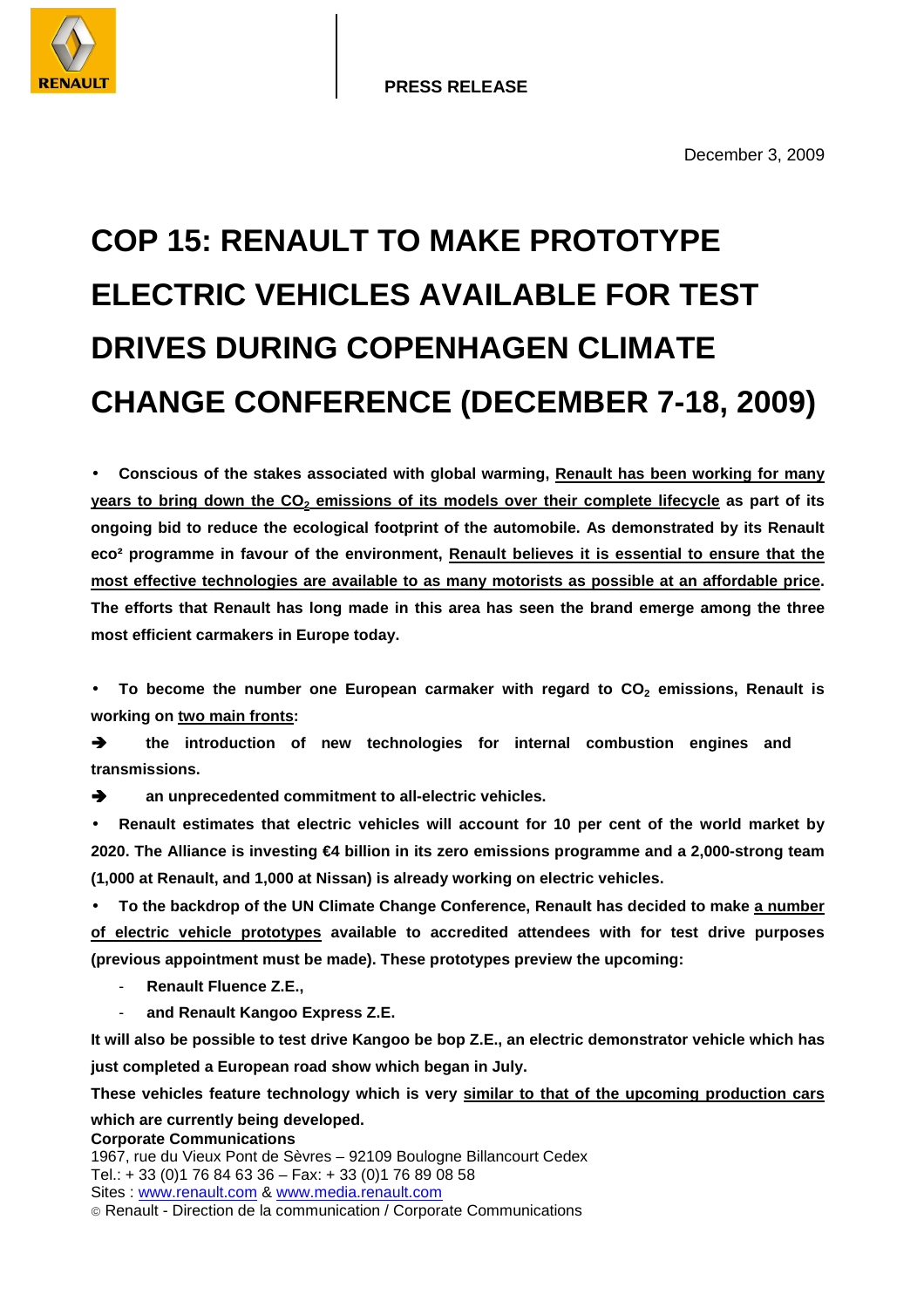• **Electric vehicles mark a clean break solution which will make zero-emission mobility available to all road users.** 

• **Production versions of these electric vehicles will be launched in 2011.** 

## **RENAULT FLUENCE Z.E.**

**Following Fluence Z.E. Concept's unveiling at the 2009 Frankfurt Motor Show, Renault has decided to profit from the Climate Change Conference in Copenhagen to make the initial prototypes of the upcoming Fluence Z.E. available for test drives. These prototypes represent an intermediate step between the original concept car and the production version, and the objective is to demonstrate how much the Fluence Z.E. project has progressed and how easy it is to drive an electric vehicle. Renault Fluence Z.E. will be released for sale in the first half of 2011 in Israel, Denmark and Europe, and will be the C segment's first production three-volume electric vehicle, as well as the world's first car to be compatible with the Quick Drop rapid battery exchange system. It is suitable for both private and fleet use and will appeal to customers looking for a status-enhancing vehicle that is both economical and ecological.** 

#### **RENAULT KANGOO EXPRESS Z.E.**

**Based on Renault Kangoo Express, Renault Kangoo Express Z.E. brings zero-emission mobility to business users.** 

**The production version of Renault Kangoo Express Z.E. will also go on sale in the first half of 2011 in a number of European markets where the current Kangoo Express is already well established and acclaimed by fleet operators, tradesmen and traders alike. Renault Kangoo Express Z.E. will be manufactured at Renault's Maubeuge factory in France.** 

# **RENAULT KANGOO be bop Z.E.**

**Renault Kangoo be bop Z.E. does not preview an upcoming production vehicle. However, as a demonstrator vehicle, it has covered some 4,000km in road tests in eight European countries since July 2009. This prototype has enabled the dynamic performance potential of electric vehicles to be showcased to the media, official bodies and fleet operators.** 

**Electric vehicles fit perfectly with the Renault eco² environmental policy which seeks to mass market products that make a minimal impact on the environment over their complete lifecycle.** 

**Electric vehicles represent a clean break solution aimed at bringing sustainable mobility to all road users. In keeping with the philosophy behind the Renault eco² environmental policy, the mass marketing of electric vehicles is set to achieve an extremely significant breakthrough in favour of the environment.**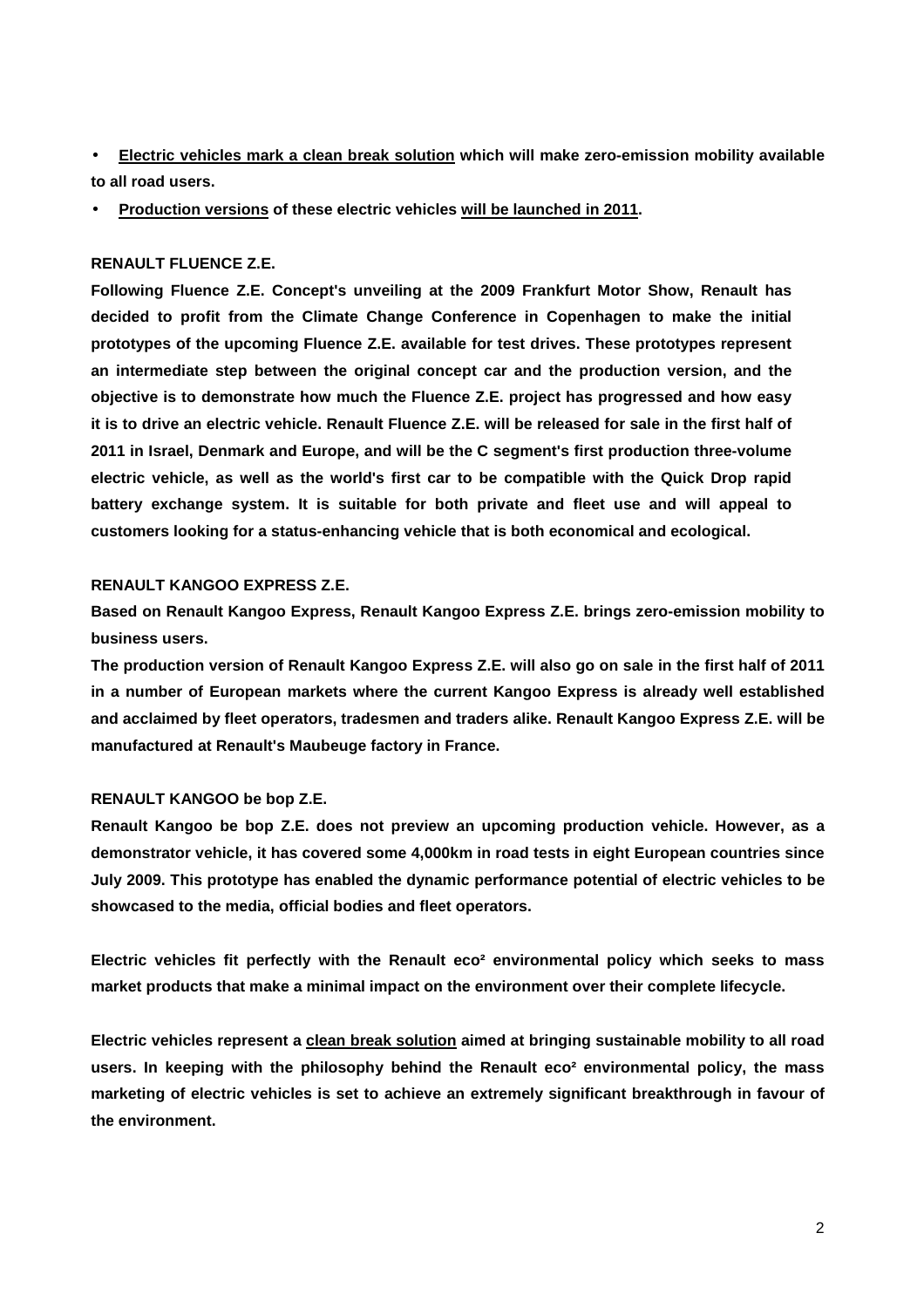# **CONTENTS**

**Driving an electric vehicle: new habits** 

**Safety: an absolute priority** 

| THE ALLIANCE'S ENVIRONMENTAL STRATEGY                        | 4  |
|--------------------------------------------------------------|----|
| Renault's commitment to the environment                      |    |
| The Alliance's commitment to electric vehicles               |    |
| Synergies within the Alliance                                |    |
| Renault's product plan                                       |    |
|                                                              |    |
| <b>ELECTRIC PROTOTYPE VEHICLES AVAILABLE FOR TEST DRIVES</b> | 11 |
| <b>Renault Fluence Z.E.</b>                                  |    |
| <b>Renault Express Z.E.</b>                                  |    |
| Renault Kangoo be bop Z.E.                                   |    |
|                                                              |    |
| <b>RENAULT ELECTRIC VEHICLES</b>                             | 17 |
| Latest-generation lithium-ion batteries                      |    |
| <b>Battery charging methods</b>                              |    |

**Page**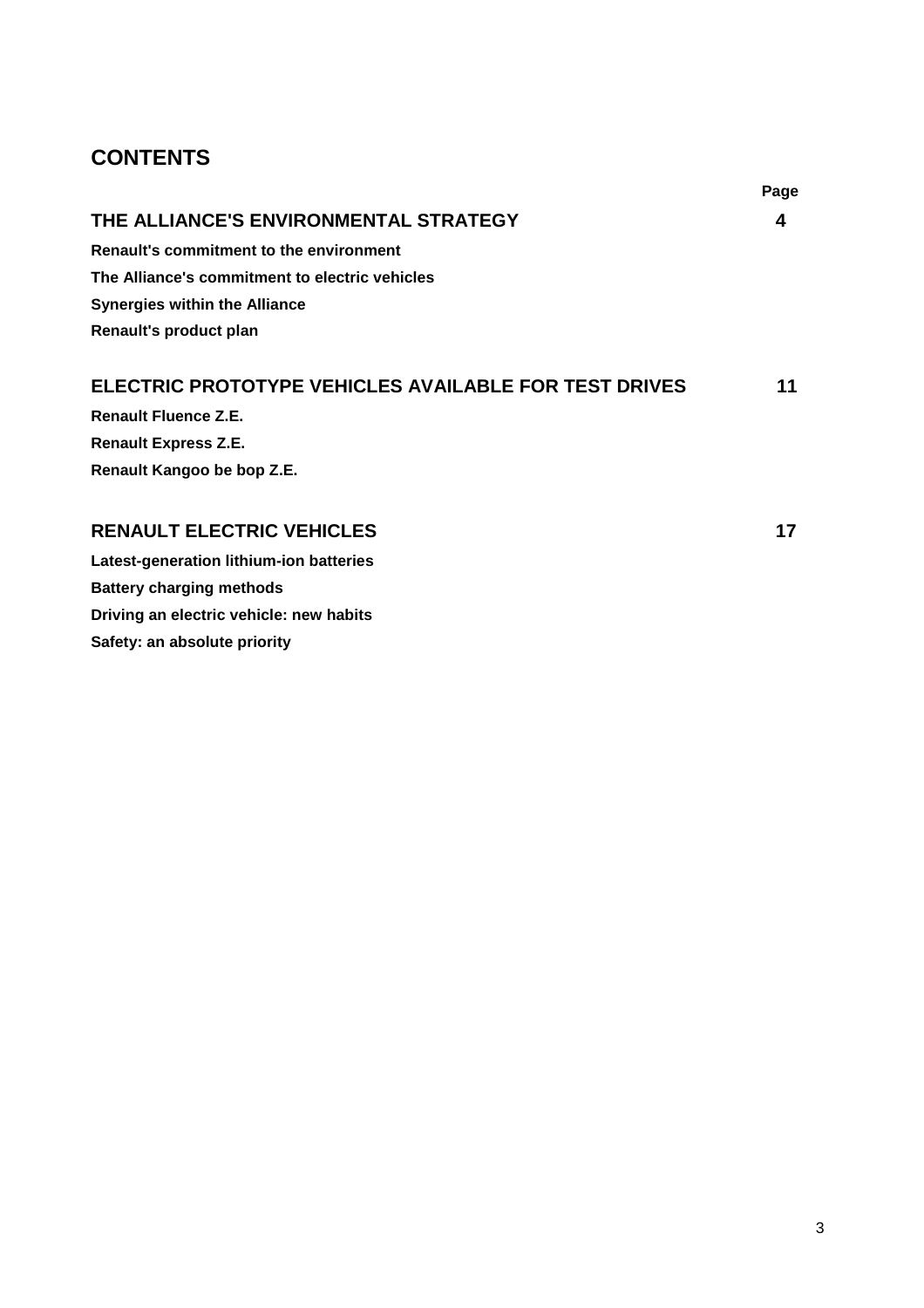# **THE ALLIANCE'S ENVIRONMENTAL STRATEGY**

#### **Renault's commitment to the environment**

**All of Renault employees are committed to protecting the environment. Economics and ecology must come together to reduce environmental impacts on a massive scale. This can only be achieved if the greatest number of people use the greatest number of environmentallyfriendly products.** 

#### **Recycling: New Mégane's virtuous circle**

Renault anticipated the need for authorization under Directive 2005/64, which sets a deadline in 2015 for carmakers to demonstrate that the vehicles they sell are designed to be 85% recyclable.

In May 2008, Mégane Hatchback became the first vehicle to obtain global authorization. This was made possible through year-long work on recovering fluids and materials at the vehicles' end of life. The choice of materials is a vital aspect in environmental design when it comes to recycling. Thanks to the plastics provided to Mégane III suppliers, Mégane Hatchback contains 23kg of recycled material, compared with 16kg for Mégane II. The results are even more striking for New Scénic, which contains 34kg of recycled plastic, compared with 18kg for Scénic II.

#### **All sites ISO 14001-certified**

All Renault manufacturing facilities are ISO 14001-certified. The last plants to receive certification were the Somaca (Morocco) and AvtoFramos (Russian Federation) facilities.

The Somaca facility, which entered Renault's reporting scope in 2006, received ISO 14001 certification in early 2008. Renault has invested heavily in personnel and equipment to reduce the plant's environmental impact. Also, a total waste management system that meets European standards was put in place in 2007. In terms of energy consumption, action plans on the manufacturing side have yielded important savings. Between 2002 and 2008, the saving per vehicle produced reached 15%.

The AvtoFramos facility, which became part of the Renault Group's reporting scope in 2005, obtained ISO 14001 certification in April 2008, the last of the Group's industrial facilities to do so. Great attention was paid to raising the environmental awareness of all employees in the facility.

Over the last 10 years, environmental management policies at industrial facilities have cut:

. energy consumption by 25% (kW/vehicle);

- . water consumption by 61% (cubic metres/vehicle), or 10 million cubic metres;
- . waste by 64% (kg/vehicle);
- . volatile organic compounds (VOCs) by 34% (kg/vehicle);
- . toxic waste discharged into waterways by 47%.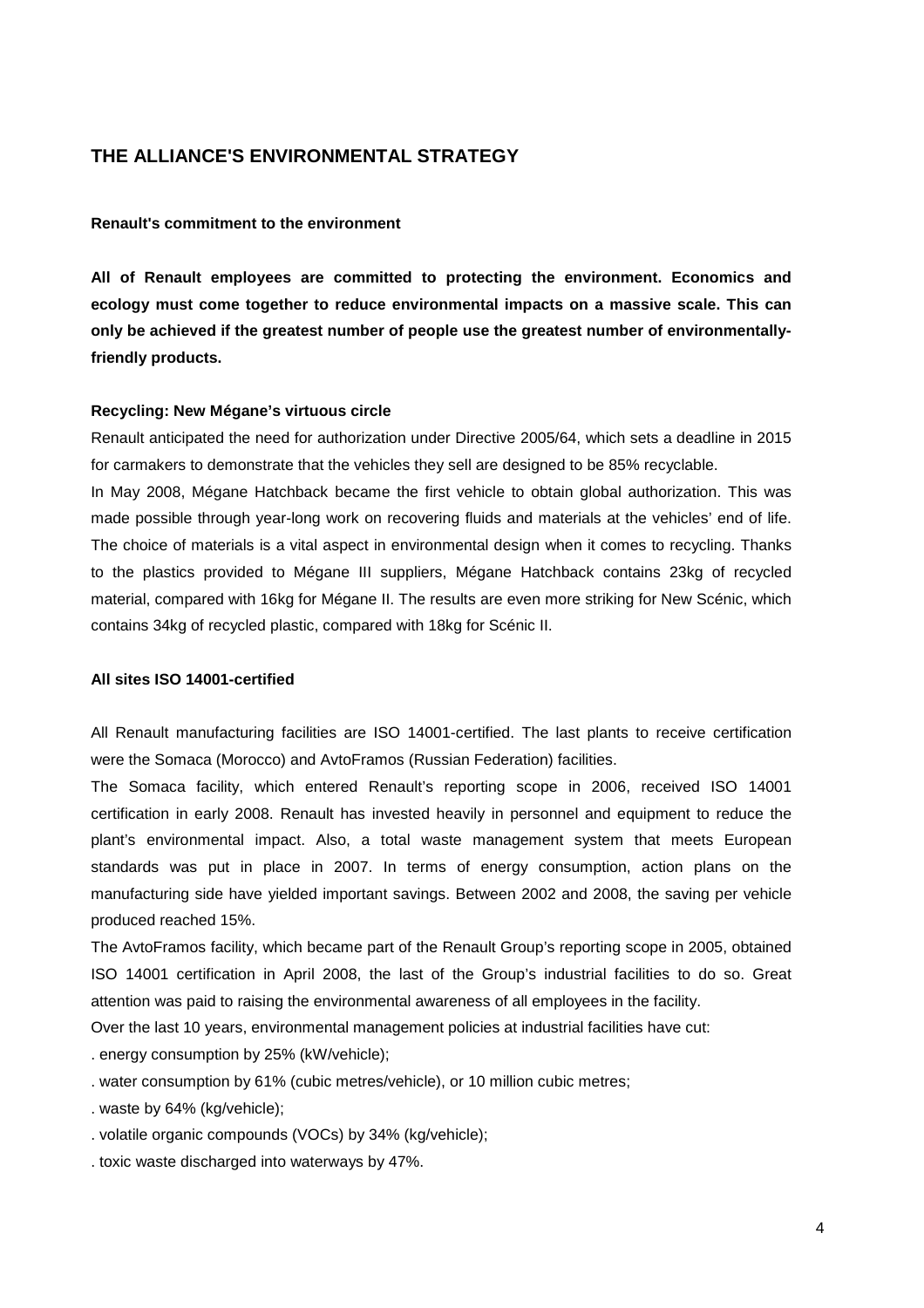#### **The Alliance's commitment to electric vehicles**

In the 2009 edition of its World Energy Outlook, the International Energy Agency (IEA) explains that, without the implementation of new policies, the global demand for energy is expected to rise by 40 per cent by 2030. Three-quarters of new demand will be catered for by fossil fuels which, in this benchmark scenario, will lead to a one-third increase in greenhouse gas emissions. This would double the concentration of greenhouse gases by the end of the century (equivalent to 1,000ppm) and lead to an increase in average temperature of 6°C.

The report also analyses the different political options that might be used to tackle climate change after 2012, the date at which a new worldwide agreement is scheduled to come into force. This will be debated during the UN conference in Copenhagen which starts on December 7, 2009. As far as the automobile is concerned, switching to electric vehicles stands out as a clean break solution likely to bring down CO<sub>2</sub> emissions, both at source, by removing the carbon factor involved in the production of electricity, and during road use. This represents a major shift and is notably highlighted in the EV/PHEV roadmap, another document published by the International Energy Agency in November.

The Renault-Nissan Alliance is to market a comprehensive range of high-quality, reliable and innovative electrical vehicles at affordable prices. Renault Z.E. electric vehicles will be particularly quiet-running and generate zero emissions during road use. As such, they will mark an environmental clean-break which is within the budget of the majority of motorists.

This commitment to the electric vehicle is founded on a single, underlying principle: unlike all other technologies (internal combustion engines, hybrids), electric vehicles are genuine zero-emission vehicles regarding their use on the road. They also permit a reduction in oil-dependency.

Although the well-to-wheel emissions of greenhouse gases (expressed as equivalent  $CO<sub>2</sub>$ ) can vary significantly depending on how the electricity they use is produced in the different countries where they are driven, electric vehicles still account for a smaller quantity of greenhouse gases than equivalent internal combustion vehicles.

When the electricity is produced by nuclear or renewable sources (hydro-electric, wind-generated, photovoltaic), the well-to-wheel performance of electric vehicles is indisputably superior. With the electricity generation methods currently employed in Europe, the results are still compelling, since  $CO<sub>2</sub>$  emissions are halved compared to those produced by an internal combustion engine.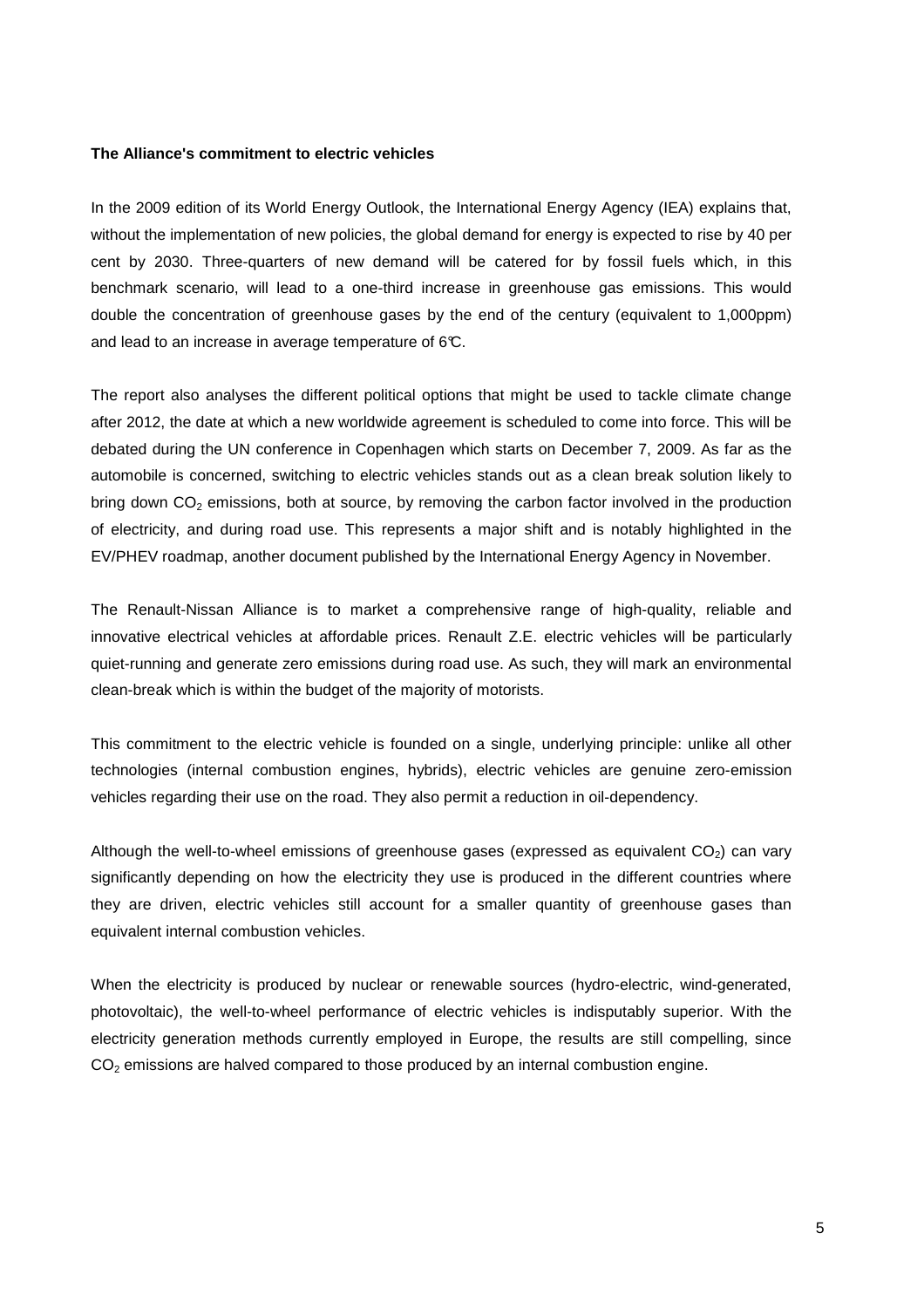

# **Comparison of vehicle CO2 emissions as a function of electricity production methods**

The well-to-wheel figure is further improved when the car is charged at night, which promises to be the most frequently used method. This allows customers to:

profit from electricity when demand for energy is low at night time; such electricity often goes to waste because it is difficult to store,

benefit from appreciable savings by profiting from the off-peak tariffs offered by energy companies; in France, for example, off-peak electricity costs 40 per cent less than at peak times during the day.

- use the cleanest forms of electricity (nuclear, hydro-electric, wind power), since thermal power plants are usually on standby at night.

Electric vehicles represent a **clean-break solution** that can put sustainable mobility within everybody's reach. In line with Renault's environmental stance as promoted by its Renault eco<sup>2</sup> hallmark, Renault Z.E. electric vehicles will be mass-produced to achieve substantial environmental savings.

#### **Synergies within the Alliance**

A decade after the establishment of the Alliance, Renault and Nissan stepped up their cooperation in May 2009. This included the creation of a team dedicated to speeding up and broadening the synergies that will enable both companies to improve their performance, and more particularly in the field of electric vehicles.

The electric vehicles produced by Renault and Nissan, for example, will be equipped with batteries developed by AESC, a NISSAN-NEC joint venture. The Alliance has pooled the expertise of Renault

Source : Efficiency of fuel and electricity production calculated according to the methodology of the JRC-EUCAR-CONCAWE study « Well-to-Wheels Analysis of Future Automotive Fuels and Powertrains In the European Context »,, v3 Nov. 2008 : http://ies.jrc.ec.europa.eu/WTW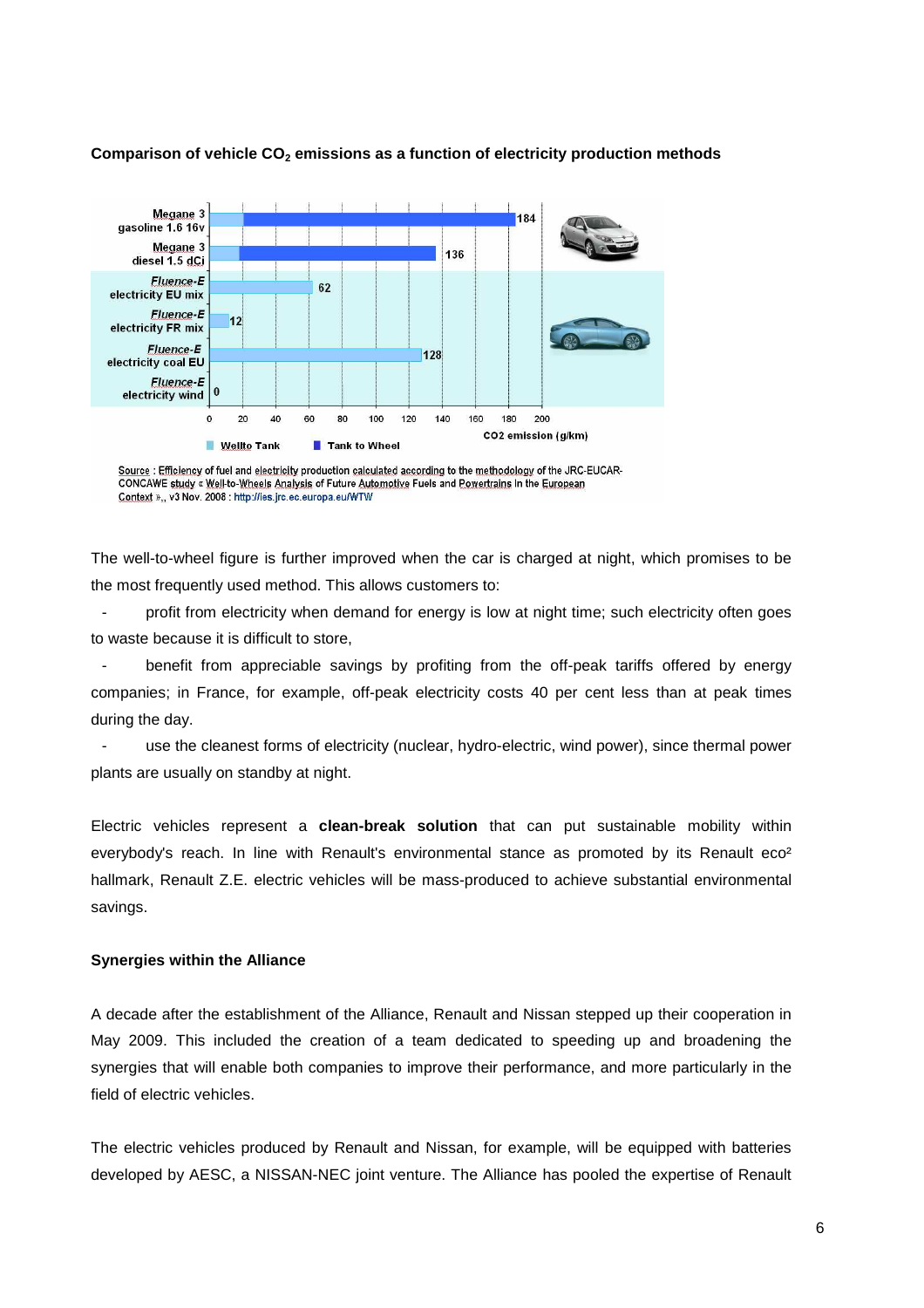and Nissan to strengthen synergies at every level and encourage the sharing of major electrical assemblies, such as the drive train and batteries. Renault and Nissan also share purchasing requirements and have standardized components to generate economies of scale with a view to making it possible to develop mass-market electric vehicles.

Renault and Nissan are working on shared components but, as is the case with their conventional product line-up, will offer distinct ranges of electric vehicles. Each range will be sold separately, through separate dealer networks.

Furthermore, the Alliance is entering into partnerships with governments, local authorities and energy companies to drive forward the mass-distribution of electric vehicles worldwide. Up to the beginning of December 2009, the Alliance had already signed more than 35 thirty such agreements (see list below).

| <b>Announced partnerships</b> |                                            |                             |
|-------------------------------|--------------------------------------------|-----------------------------|
|                               | <b>Partner</b>                             | Memorandum of understanding |
| $\mathbf 1$                   | Israel                                     | 21/01/2008                  |
| 2                             | Denmark                                    | 27/03/2008                  |
| 3                             | Kanagawa Prefecture (Japan)                | 19/05/2008                  |
| 4                             | Portugal                                   | 09/07/2008                  |
| 5                             | Tennessee (USA)                            | 22/07/2008                  |
| 6                             | EDF (France)                               | 09/10/2008                  |
| $\overline{7}$                | Yokohama (Japan)                           | 05/11/2008                  |
| 8                             | Oregon (USA)                               | 19/11/2008                  |
| 9                             | Monaco                                     | 20/11/2008                  |
| 10                            | Sonoma County (California, USA)            | 21/11/2008                  |
| 11                            | EOS (Switzerland)                          | 16/12/2008                  |
| 12                            | Greentomatocars (United Kingdom)           | 27/02/2009                  |
| 13                            | Elektromotive (United Kingdom)             | 27/02/2009                  |
| 14                            | EWZ (Switzerland)                          | 17/03/2009                  |
| 15                            | One North East (United Kingdom)            | 20/03/2009                  |
| 16                            | San Diego Gas & Electric (California, USA) | 23/03/2009                  |
| 17                            | <b>Electricity Supply Board (Ireland)</b>  | 03/04/2009                  |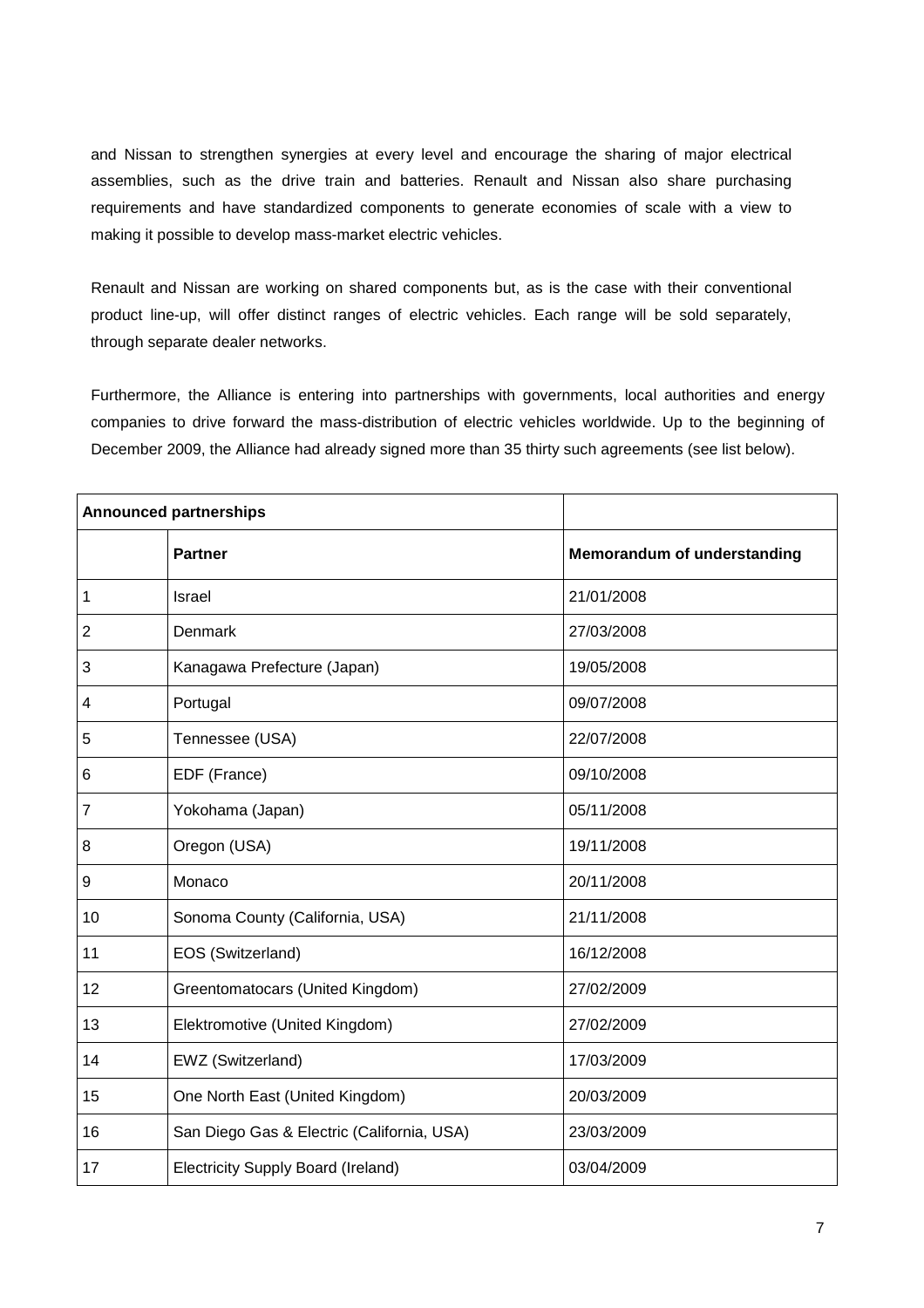| 18 | Ministry of Industry and Information Technology (China) | 10/04/2009 |
|----|---------------------------------------------------------|------------|
| 19 | LeasePlan                                               | 16/04/2009 |
| 20 | Phoenix (Arizona, USA)                                  | 16/04/2009 |
| 21 | Oak Ridge National Laboratory (Tennessee, USA)          | 22/04/2009 |
| 22 | Hong Kong                                               | 24/04/2009 |
| 23 | Seattle (Washington, USA)                               | 28/04/2008 |
| 24 | Raleigh (North Carolina, USA)                           | 01/05/2009 |
| 25 | Singapore                                               | 06/05/2009 |
| 26 | Washington D.C. (USA)                                   | 07/05/2009 |
| 27 | A2A (Lombardy, Italy)                                   | 02/07/2009 |
| 28 | Netherlands                                             | 03/07/2009 |
| 29 | State of Victoria (Australia)                           | 03/08/2009 |
| 30 | RWE (Germany)                                           | 15/09/2009 |
| 31 | Vancouver (Canada)                                      | 06/10/2009 |
| 32 | Barcelona (Spain)                                       | 28/10/2009 |
| 33 | Mexico City (Mexico)                                    | 28/10/2009 |
| 34 | Guangdong Province (China)                              | 05/11/2009 |
| 35 | Saitama Prefecture (Japan)                              | 05/11/2009 |
| 36 | Miyazaki Prefecture (Japan)                             | 13/11/2009 |
| 37 | Houston (Texas, USA)                                    | 13/11/2009 |
| 38 | Guangzhou & Dongfeng Motor (China)                      | 24/11/2009 |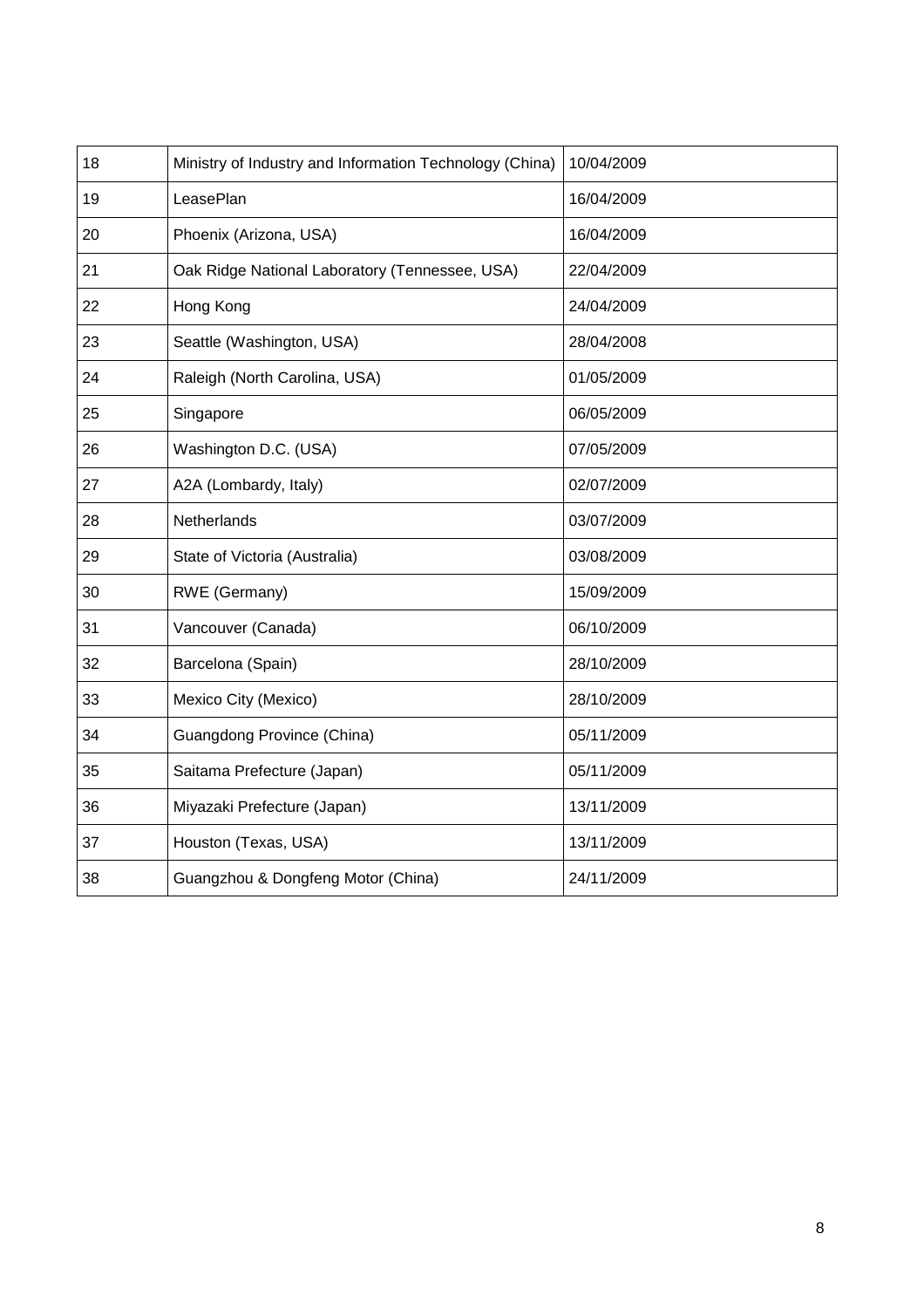# **Renault's product plan**

From 2011, Renault will progressively roll out four electric vehicles.

These include two **derivatives of internal-combustion vehicles:**

- Renault Fluence Z.E., an electric version of Fluence which will initially be available in Israel and Europe. This vehicle will be manufactured at the Bursa factory in Turkey.
- Renault Kangoo Express Z.E. will be an electric version of Renault Kangoo Express, intended primarily for fleet and business use. This vehicle will be manufactured at Renault Maubeuge factory in France.

Plus two vehicles which will be available in **EV form only**. The range of electric vehicles will later be extended to cover other segments, including two new cars whose architecture will be designed to run exclusively with electrical power:

- A car derived from the Twizy Z.E. Concept concept car for motoring in built-up areas. This vehicle will be manufactured at the Valladolid factory in Spain.
- The fourth vehicle will take its inspiration from Zoe Z.E. Concept and is scheduled to be released at the beginning of 2012. It will be a particularly versatile vehicle intended for everyday motoring in and around cities. It will be manufactured at the Flins factory in France.

# **Renault's electric vehicle production strategy**

The production of Renault's first four Zero-Emission vehicles will begin in 2011 and will involve four different factories.

The vehicle previewed by Zoe Z.E. will be manufactured in France at Renault's Flins facilities, near Paris, while the electric versions of Kangoo Express will be made in Maubeuge, in northern France.

Renault will produce the vehicle previewed by Twizy Z.E. Concept in Valladolid, Spain.

Last but not least, the electric versions of Fluence will be made in Bursa, Turkey.

Not only will this arrangement enable Renault to mass market Zero-Emission vehicles across Western Europe thanks to the factories' location close to the marketplace, but it will also allow it to benefit from the expertise of these production sites with regard to their output and build quality.

# **The Renault-Nissan Alliance's battery production strategy**

Battery production is poised to become a core activity for the Renault-Nissan Alliance. Renault and Nissan will manufacture lithium-ion batteries on three continents – America, Asia and Europe – with a view to supplying the body assembly factories where the forthcoming EVs will be produced from a local source.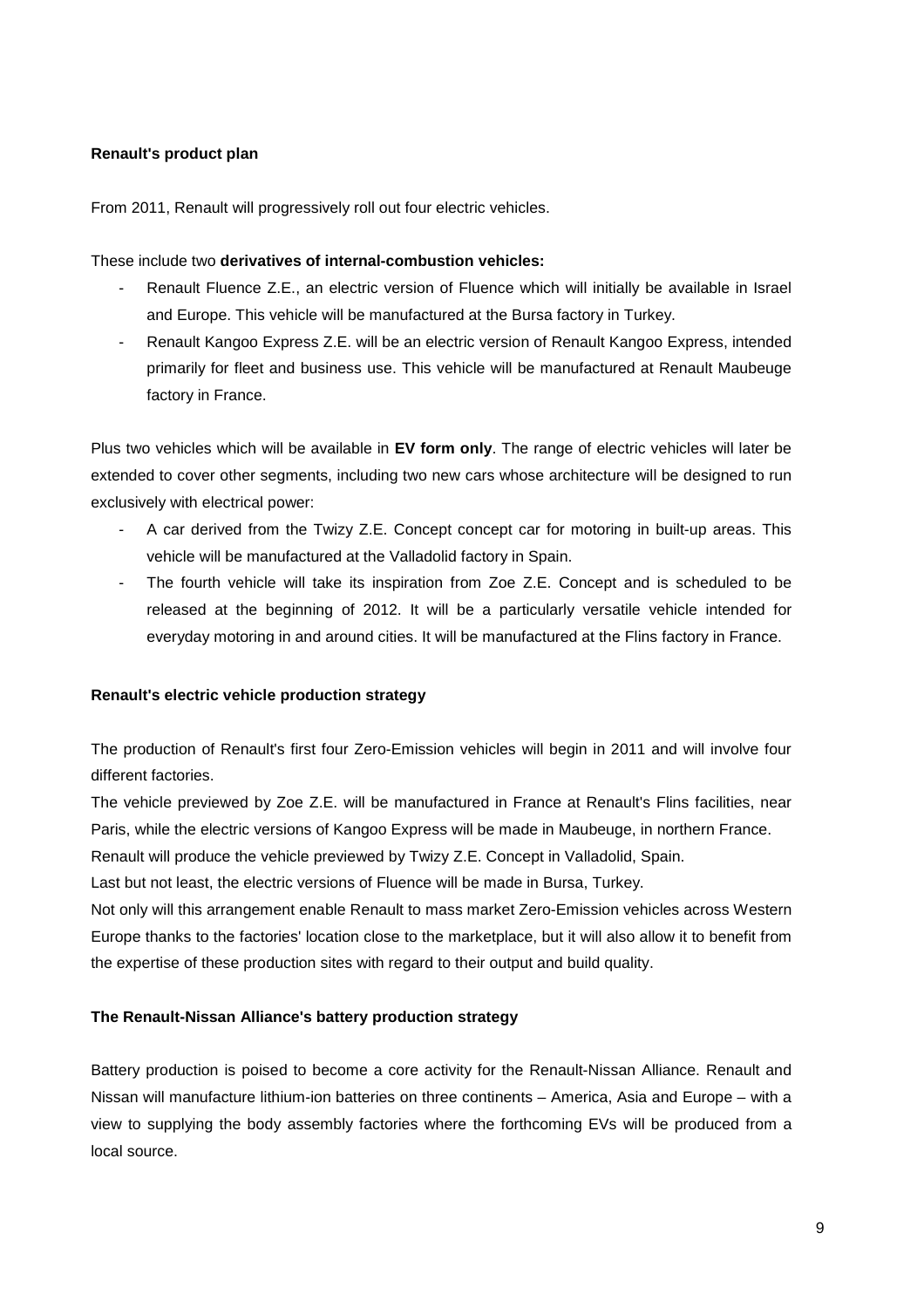The Alliance has already announced its intention to make batteries in the United States, Japan, France and the United Kingdom.

This multi-locality arrangement will permit a secure supply flow and ensure logistics-related costsavings, while at the same time enabling significant production volumes to be turned over. In the longer term, this set-up will allow the Alliance to produce 500,000 batteries annually.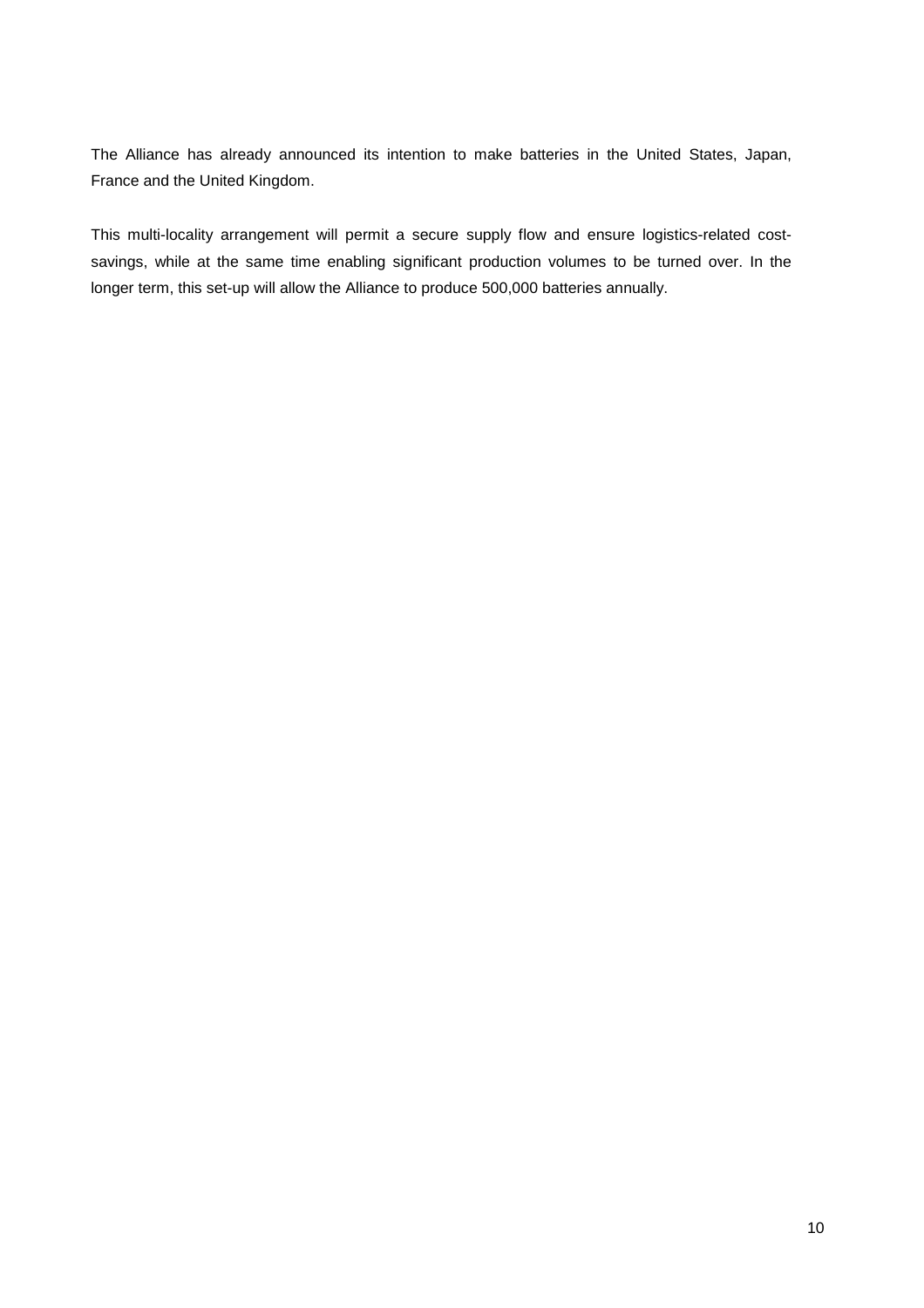# **ELECTRIC VEHICLE PROTOTYPES AVAILABLE FOR TEST DRIVES**

# **RENAULT FLUENCE Z.E.**

**Following Fluence Z.E. Concept's unveiling at the 2009 Frankfurt Motor Show, Renault has decided to profit from the Climate Change Conference in Copenhagen to make the initial prototypes of the upcoming Fluence Z.E. available for test drives. These prototypes represent an intermediate step between the original concept car and the production version, and the objective is to demonstrate how much the Fluence Z.E. project has progressed and how easy it is to drive an electric vehicle. These prototypes will go on to be employed for test drives during a Europe-wide road show scheduled for the first half of 2010.** 

**Renault Fluence Z.E. will be released for sale in the first half of 2011 in Israel, Denmark and Europe, and will be the C segment's first production three-volume electric vehicle, as well as the world's first car to be compatible with the Quick Drop rapid battery exchange system. It is suitable for both private and fleet use and will appeal to customers looking for a status-enhancing vehicle that is both economical and ecological.** 

**Renault Fluence Z.E. will be manufactured at the OYAK-Renault factory in Bursa, Turkey, using the same production line as internal combustion engine-powered versions of Fluence. Production is due to begin in the first half of 2011.** 

The introduction of the Fluence Z.E. concept car at the 2009 Frankfurt Motor Show generated so much interest that Renault immediately sought to demonstrate the feasibility of the project, as well as the extent of the progress that has been achieved. The vehicles present at the Climate Change Conference in Copenhagen are prototypes which preview the technical specification of the model that Renault and Better Place will market in Israel from mid-2011.

# **A spacious, status-enhancing vehicle**

Renault Fluence Z.E. is a large, three-volume saloon car. Although the prototypes are of the same length as the heat-engined Fluence (4.62 metres), the production electric version will be longer in order to house the batteries behind the rear seats and consequently retain the boot. Cabin space is worthy of that of a saloon car from the next segment up and boasts best-in-class front and rear kneeroom. Fluence stands out from rival three-volume saloons thanks to its sweeping, fluid lines which express sportiness and strength. The comfortable interior features a raft of useful technologies, including smart navigation, Bluetooth telephony, automatic dual-zone climate control, and automatic headlamp and windscreen-wiper activation. Renault Fluence Z.E. also innovates with the incorporation of the exclusive Quick Drop rapid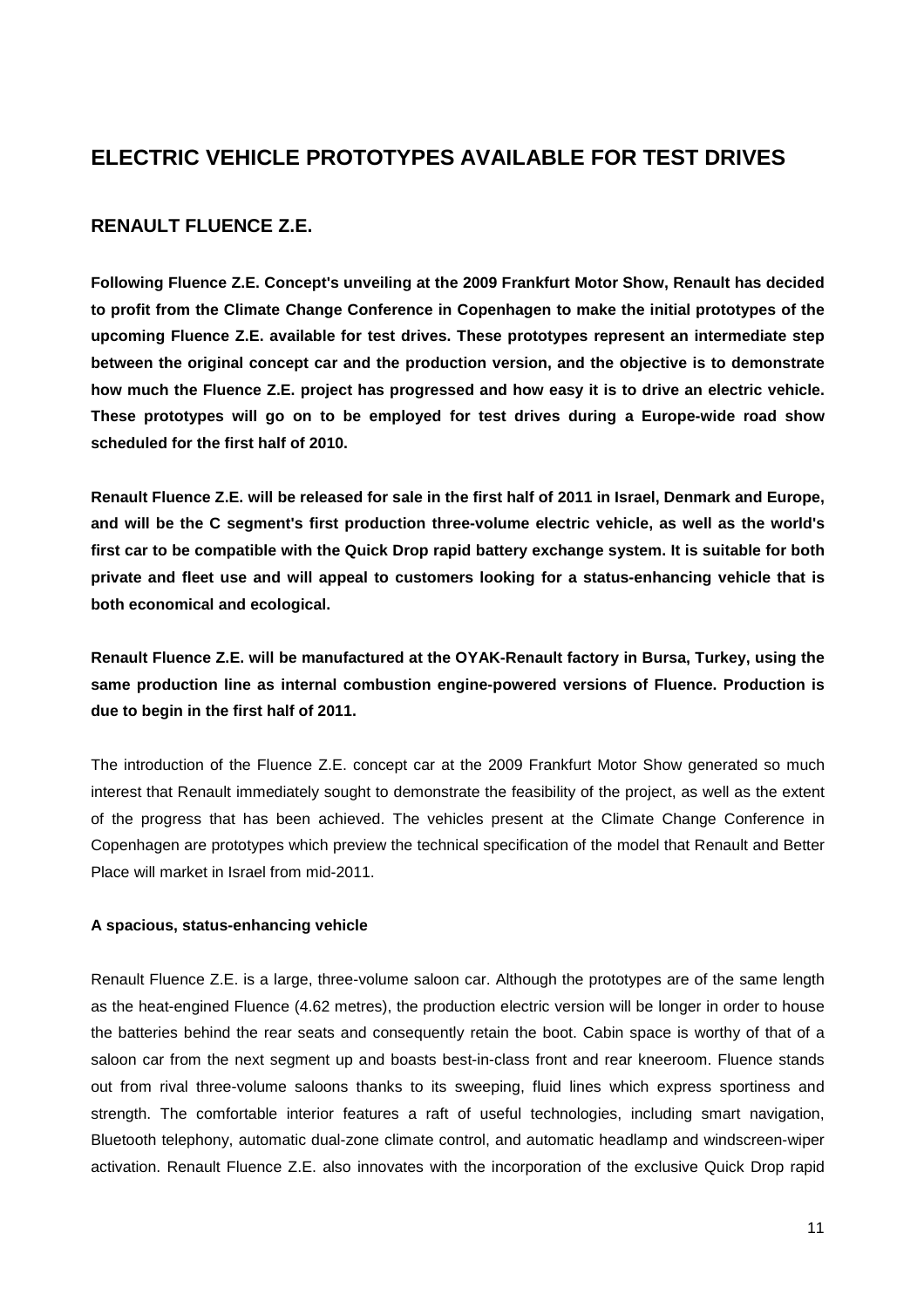battery exchange system which will enable this large saloon to overcome the range-related constraints inherent in conventional electric vehicles and thereby permit longer than average journey distances.

Renault Fluence Z.E. targets families looking for a spacious, comfortable vehicle and who seek social status through their car.

This vehicle will also figure on the shopping list of fleet operators because of its lower running costs.

#### **Technology**

Renault Fluence Z.E. is an all-electric zero-emission vehicle which emits neither  $CO<sub>2</sub>$ , smoke nor particulates.

#### • **Motor**

Fluence Z.E. is powered by a synchronous electric motor with peak power of 70kW at 12,000rpm and maximum torque of 226Nm. The motor's weight, excluding peripherals, is 160kg. Acceleration performance is responsive and linear, with maximum torque available very early on.

#### • **Battery**

The energy capacity of Fluence Z.E.'s lithium-ion battery is 20kW/h. On the prototype versions, it is located vertically in the boot. In the case of the production version, it will be mounted behind the rear seatbacks in order to free up minimum boot space of 300dm<sup>3</sup>. It tips the scales at 250kg.

An energy recovery system will be used to charge the battery when decelerating.

#### • **Battery charging methods**

It will be possible to charge the battery of the upcoming production version of Fluence Z.E. in one of three ways:

- via a household mains supply (10A or 16A 220V) which will fully charge the battery in between six and eight hours. This method is particularly suited to vehicles which are charged at night since it will permit owners to benefit from the off-peak rates available in certain countries.

- at quick charge stations using a 32A 400V supply which enables the battery to be charged in approximately 30 minutes.

- The Quick Drop battery exchange system will enable the Fluence Z.E.'s battery to be swapped in approximately three minutes at bespoke battery exchange stations.

#### • **Chassis**

In order to adapt it to Fluence Z.E.'s specific specification (dimensions, weight distribution), the suspension of these prototypes has been modified compared with that of the heat-engined Fluence. The front suspension is softer since electric motors are lighter than all the internal combustion engines available for Fluence. The rear suspension has also been revised to cope with the heavier weight due to the presence of the battery.

#### • **Tyres**

Renault Fluence Z.E. runs on low rolling resistance tyres. The Goodyear-developed EfficientGrip enables lower energy consumption thanks to extensive work on the tyre's casing and sidewalls. The tread is identical to that of a conventional tyre for high performance road holding and braking.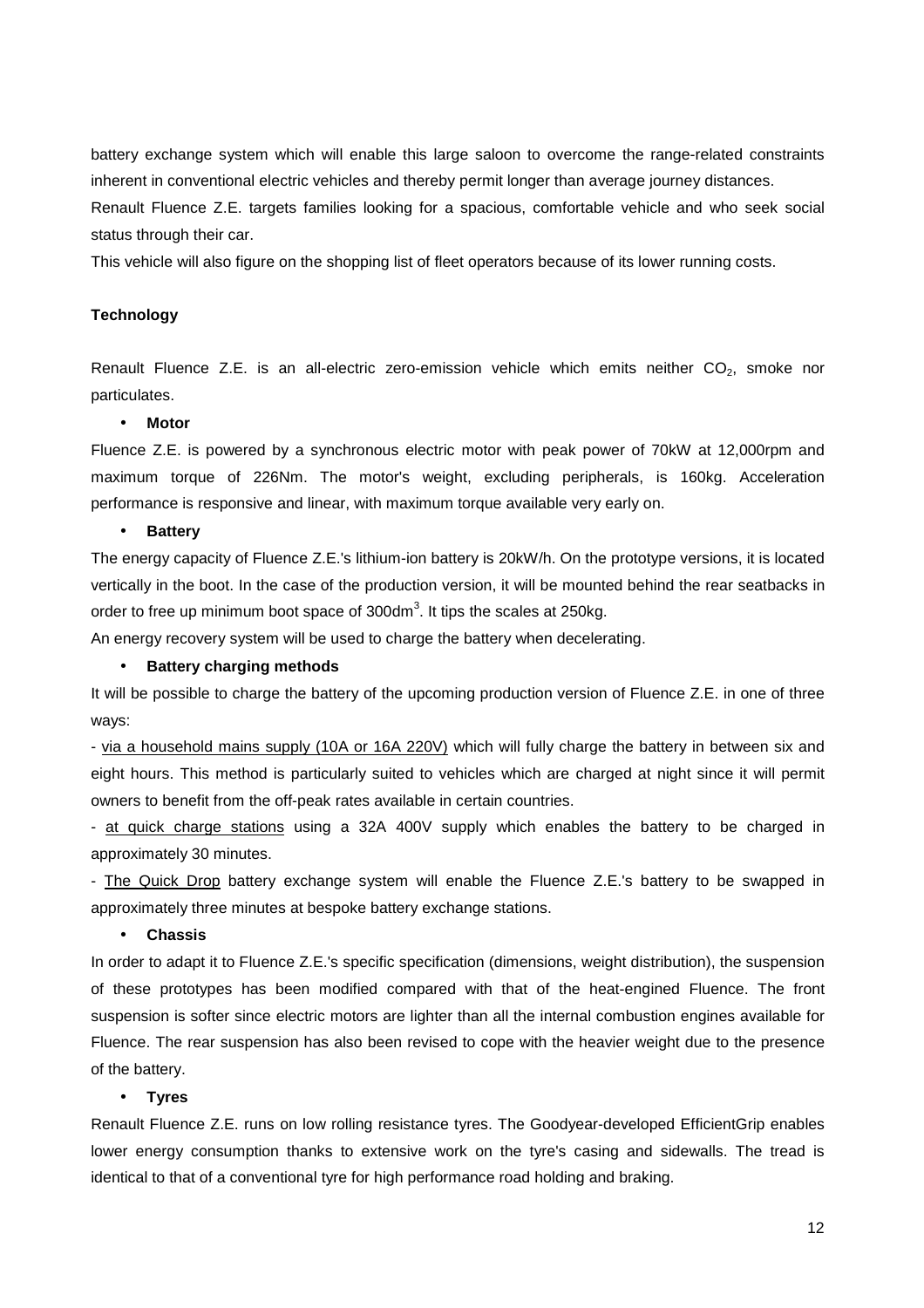# • **Dialled-in safety**

The ABS and ESC electronic driving aids have been recalibrated. On the passive safety front, the body of Renault Fluence Z.E. will be reinforced in order to deliver the same high standard of safety performance as the shorter and consequently lighter heat-engined version.

# • **Production**

Fluence Z.E. will be manufactured at the OYAK-Renault factory in Bursa, Turkey, on the same production line as the heat-engined versions of Fluence. Production will begin in the first half of 2011. This solution will enable Renault to minimize capital outlay and get production under way quickly, while at the same time guaranteeing a very high standard of quality.

# **FLUENCE Z.E. TECHNICAL DATA (prototype of production version)**

| <b>DIMENSIONS</b>        |                                                           |  |
|--------------------------|-----------------------------------------------------------|--|
| Length (mm)              | 4620                                                      |  |
| Width (mm)               | 1809                                                      |  |
| Height (mm)              | 1461                                                      |  |
| Wheelbase (mm)           | 2702                                                      |  |
| Front/rear track (mm)    | 1 541 / 1 563                                             |  |
| Front/rear overhang (mm) | 908 / 1010                                                |  |
| Unladen weight (kg)      | 1453                                                      |  |
| Standard tyres           | Goodyear EfficientGrip<br>205/55R16                       |  |
| <b>MOTOR</b>             |                                                           |  |
| Type                     | Electric                                                  |  |
| Transmission type        | Direct drive with reducer and<br>forward/reverse inverter |  |
| Maximum power EEC (kW)   | 70                                                        |  |
| Maximum torque EEC (Nm)  | 226                                                       |  |
| <b>BATTERY</b>           |                                                           |  |
| Type de battery          | Lithium-ion                                               |  |
| Range (km)               | 160                                                       |  |
| <b>STEERING</b>          |                                                           |  |
| Power steering           | Electric variable rate power<br>steering                  |  |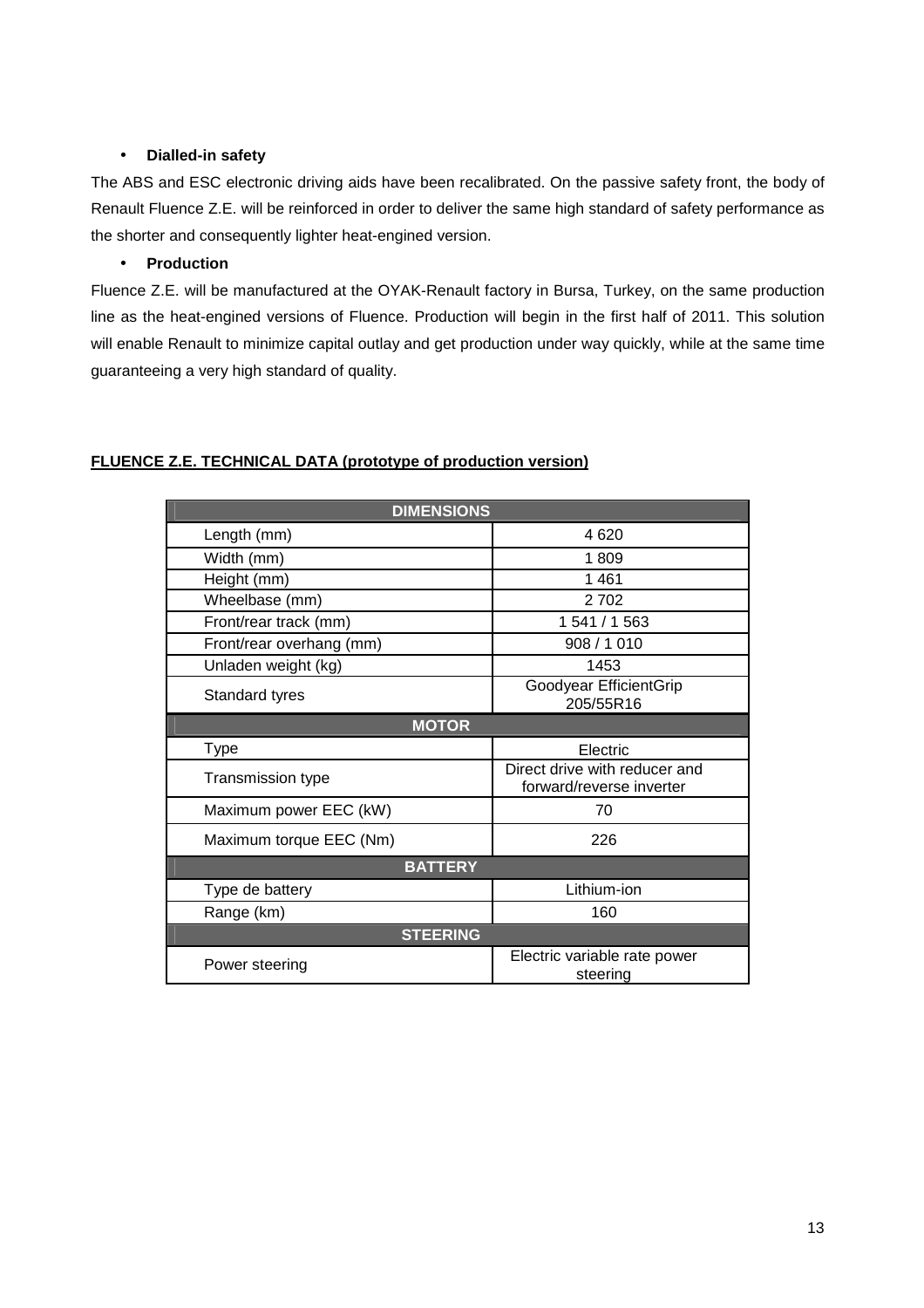# **RENAULT KANGOO EXPRESS Z.E. and RENAULT KANGOO BE BOP Z.E.**

**The production version of Kangoo Express Z.E. will be released in the first half of 2011 and will feature technology that is very similar to that which features today on the Renault Kangoo Express Z.E and Renault Kangoo be bop Z.E. prototypes. The production version of Renault Kangoo Express Z.E. will have a range of 160km from launch.** 

# **Prototype Renault Kangoo Express Z.E.**

Renault Kangoo Express Z.E. previews the upcoming electric Kangoo, a light utility vehicle aimed at business users. It will be used chiefly for city and suburban use.

The length of Renault Kangoo Express Z.E. is 4.21 metres and its carrying capacity stands at three cubic metres. Its asymmetric hinged rear doors and sliding side door provide easy access to the cargo area. The batteries are located in a central position beneath the floor, enabling the electric version of Kangoo to boast the same carrying volume as the heat-engined version.

The upcoming production version of Renault Kangoo Express Z.E. is aimed at extremely exacting business users looking to minimize running costs and has been engineered to guarantee a very high standard of reliability and durability. Its outstanding TCO rating (Total Cost of Ownership) makes it a first class solution for small businesses and fleet operators alike. It will also benefit from Renault's extensive experience of utility vehicle production. Indeed, Renault has chosen to manufacture the electric version of the Kangoo Express utility vehicle at its M.C.A. facilities (Maubeuge Carrosserie Automobile) in northern France. Production is due to begin in the first half of 2011.

Renault will manufacture this vehicle on the same line as the heat-engined versions. It will consequently benefit from the same expertise, supplier network and logistical framework as the current Kangoo. The Maubeuge plant has specialized in utility vehicle production for the past 20 years and currently manufactures Kangoo, Kangoo Express and Kangoo be bop. This factory has the capacity to adapt both to the variety of specifications associated with this type of vehicle (short and long versions, with or without windows, etc.) and to demand. The choice of Maubeuge will enable production to get under way quickly, while at the same time guaranteeing a very high standard of quality.

## **Renault Kangoo be bop Z.E. demonstrator vehicle**

Kangoo be bop Z.E. is derived from the production Kangoo be bop, but is instantly recognizable thanks to its Energy Blue body colour. The Renault logos on the grille and wheels are picked out in satin-finish bluehued chrome. Inside, satin-finish chrome and metallic fluorescent green details provide a unique ambience which is compounded by specific upholstery including embroidered 'printed circuit' motifs.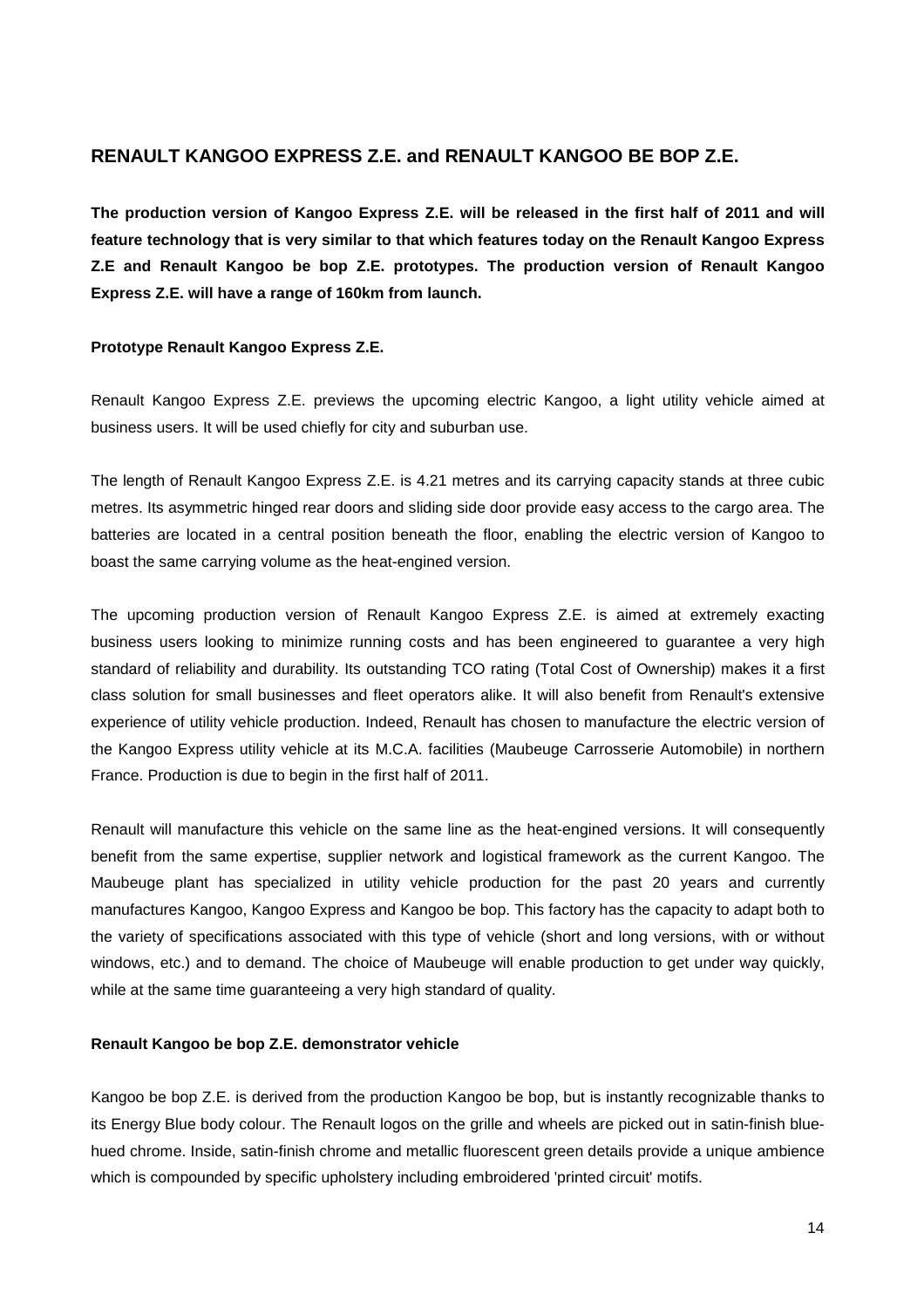Like the Z.E. Concept concept car which was unveiled at the 2008 Paris Motor Show, Kangoo be bop Z.E. is equipped with low-energy LED (light-emitting diodes) front and rear lights with a view to optimizing energy use. Again in a bid to reduce energy consumption, its aerodynamics have been significantly reworked, too. Kangoo be bop Z.E. sits on full disc wheels, and its ground clearance has been lowered by 20mm compared with that of the production Kangoo be bop.

An illuminated gauge on Kangoo be bop Z.E.'s body side displays how much charge is left in the battery by simply activating the remote central locking control. Inside, another gauge to the left of the instruments provides the driver with a permanent indication of how much battery charge remains.

#### **An all-electric motor**

Renault Kangoo Express Z.E. and Renault Kangoo be bop Z.E. are all-electric zero-emission vehicles regarding their use on the road. They do not generate  $CO<sub>2</sub>$  emissions, smoke or particulates.

Renault Kangoo Express Z.E. is powered by a 44kW (60hp) electric motor which boasts energy efficiency of 90 per cent, a figure which is far superior to the 25 per cent of heat engines which suffer from energy losses. This motor revs to 12,000rpm and instantly delivers peak torque, which is a constant 226Nm. Acceleration and pull-away from low speeds are particularly responsive. The electric motor is very quiet, too. The battery of the production version of the electrically powered Kangoo Express will be located beneath the boot floor and will not affect its carrying capacity.

#### **Battery charging methods**

Renault Kangoo Express Z.E. and Renault Kangoo be bop Z.E. are charged via a socket located behind a flap at the front of the vehicle alongside the right-hand headlamp. **Renault is developing two different battery-charging methods:** 

- o A **conventional charge** via a household mains supply (10A or 16A 220V) which can charge the vehicle in between six and eight hours. This method is perfectly suited to vehicles which are parked up overnight or during the day at the workplace.
- o A **faster charge** using a 32A 400V three-phase socket enables 80 per cent of Renault Kangoo be bop Z.E.'s battery to be charged in approximately 30 minutes.

**The production Renault Kangoo Express Z.E. will not be equipped for rapid Quick Drop battery exchange**. However, this facility will be available for the other vehicles of the future range.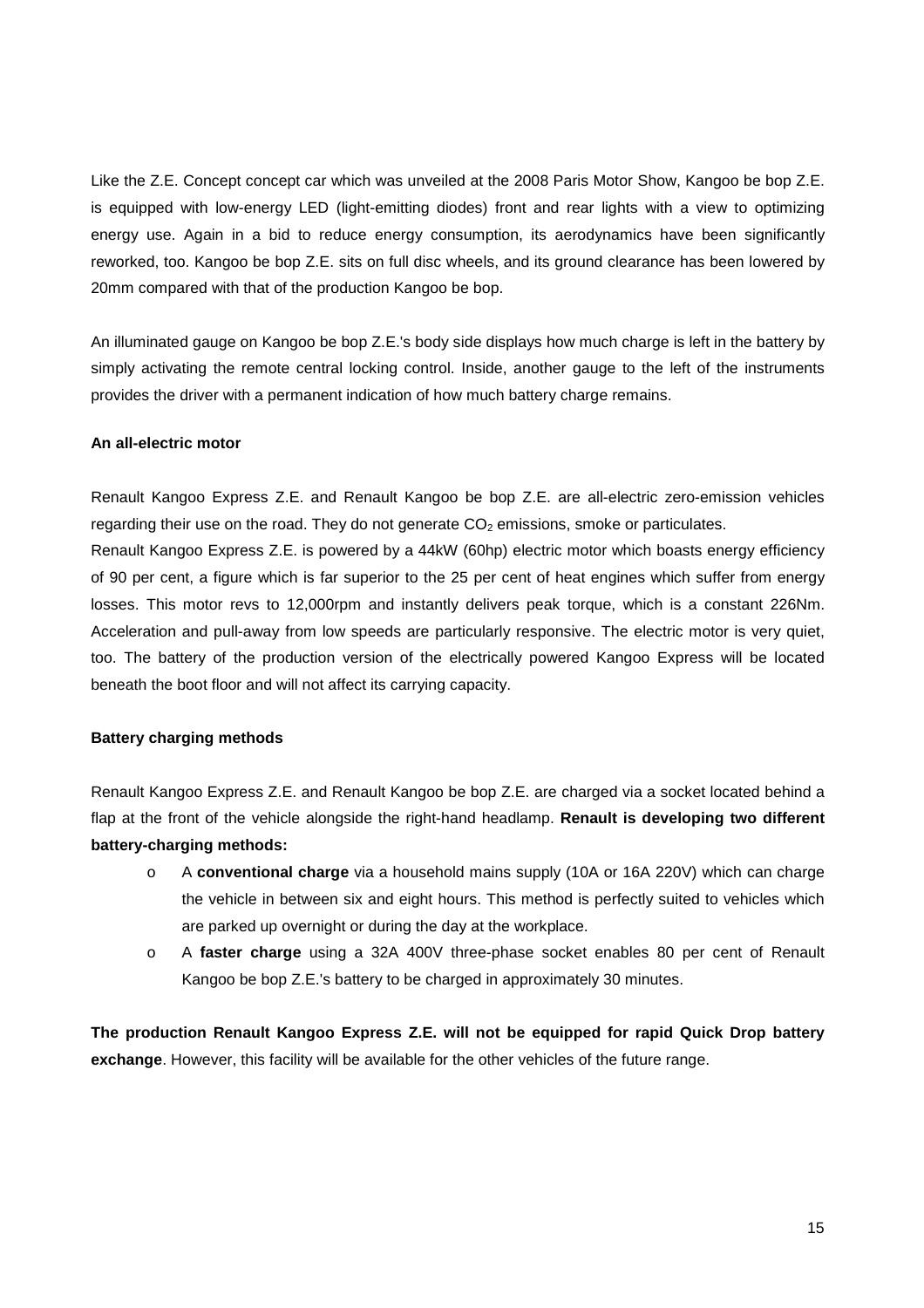# **RENAULT KANGOO EXPRESS Z.E. (prototype of production version)**

| <b>DIMENSIONS</b>                       |                           |  |
|-----------------------------------------|---------------------------|--|
| Length (mm)                             | 4,213                     |  |
| Width / with exterior mirror (mm)       | 1,829 / 2,133             |  |
| Unladen height (mm)                     | 1,805                     |  |
| Wheelbase (mm)                          | 2,697                     |  |
| Front track (mm)                        | 1,521                     |  |
| Rear track (mm)                         | 1,533                     |  |
| Ground clearance, unladen (mm)          | 190                       |  |
| Weight (kg)                             | 1,425                     |  |
| <b>TECHNICAL DATA</b>                   |                           |  |
| Motor                                   | Electric                  |  |
| Power (kW)                              | 44                        |  |
| Maximum revs (rpm)                      | 12,000                    |  |
| Torque (Nm)                             | 226                       |  |
| Transmission                            | Direct drive with reducer |  |
| <b>Batteries</b>                        | Lithium-ion               |  |
| Battery energy                          | 20kWh                     |  |
| <b>PERFORMANCE</b>                      |                           |  |
| Top speed (kph) (capped electronically) | 130                       |  |

# **RENAULT KANGOO BE BOP Z.E. (demonstrator vehicle)**

| <b>DIMENSIONS</b>                       |                           |  |
|-----------------------------------------|---------------------------|--|
| Length (mm)                             | 3,871                     |  |
| Width / with exterior mirror (mm)       | 1,829 / 2,133             |  |
| Unladen height (mm)                     | 1,812                     |  |
| Wheelbase (mm)                          | 2,313                     |  |
| Front track (mm)                        | 1,522                     |  |
| Rear track (mm)                         | 1,536                     |  |
| Ground clearance, unladen (mm)          | 185                       |  |
| Weight (kg)                             | 1,591                     |  |
| <b>TECHNICAL DATA</b>                   |                           |  |
| Motor                                   | Electric                  |  |
| Power (kW)                              | 44                        |  |
| Maximum revs (rpm)                      | 12,000                    |  |
| Torque (Nm)                             | 190                       |  |
| Transmission                            | Direct drive with reducer |  |
| <b>Batteries</b>                        | Lithium-ion               |  |
| Battery energy                          | 15kWh                     |  |
| <b>PERFORMANCE</b>                      |                           |  |
| Top speed (kph) (capped electronically) | 130                       |  |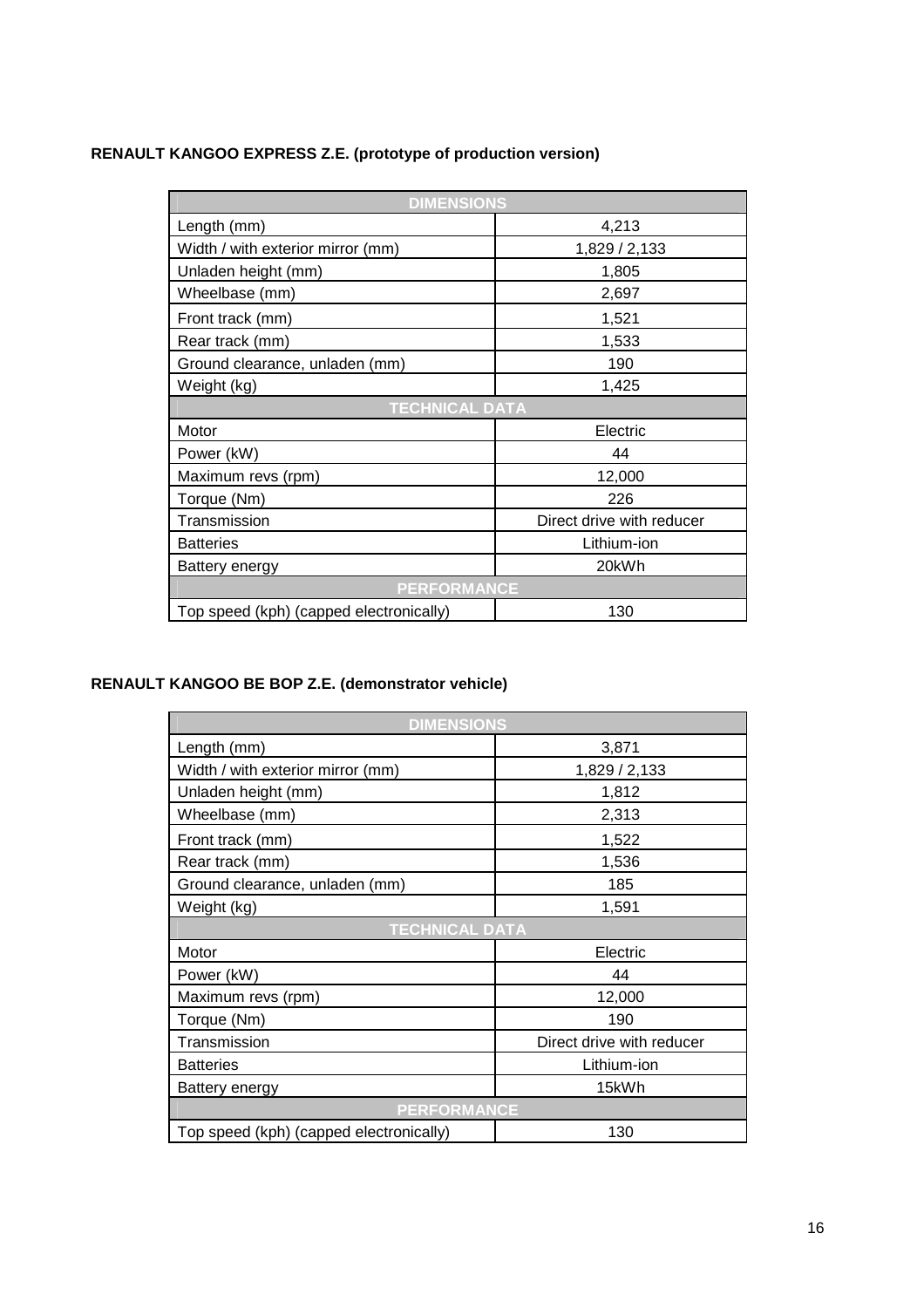# **RENAULT ELECTRIC VEHICLES**

#### **Latest-generation lithium-ion batteries**

All Renault's electric vehicles are powered by a latest-generation lithium-ion battery.

The battery comprises 48 power modules, each of which incorporates four elementary cells. It is inside these cells that the electrochemical reactions take place, enabling electrical current to be produced or energy to be stored. Modules are similar in size to a laptop computer and are positioned in two rows, side by side. The four cells of each module store 8.4V each, making a combined total of 400V for the 48 modules that make up the battery.

These compact, innovative lithium-ion batteries are produced by AESC (Automotive Electric Supply Corporation), a Nissan-NEC joint venture founded in April 2007. Their performance compared with formergeneration nickel metal hydride batteries is superior in every domain, including range, performance, reliability and safety. Lithium-ion batteries do not suffer from the so-called memory effect resulting from incomplete charge cycles which can ultimately lead to a fall-off in capacity in the case of conventional batteries. AESC batteries are maintenance-free and are expected to deliver between 80 and 100 per cent of their original capacity for an average duration of six years. It will also be possible to charge them for short cycles with no adverse effect on capacity.

Batteries are cooled by ambient airflow thanks to the heat-dissipation properties of their aluminium casing.

Finally, lithium-ion batteries are recyclable and the Renault-Nissan Alliance is actively working on establishing recycling processes and infrastructures suited to automotive batteries. It is important to remember that lithium-ion batteries – which are made up of non-toxic materials (lithium, manganese oxide or iron phosphate, and graphite) – do not present any danger for the environment, unlike former nickelcadmium batteries. Also, to put the demand for lithium supplies into perspective, our 250kg batteries contain just 3kg of lithium. According to the mining companies Chemetall and SQM, worldwide lithium reserves are currently estimated to be between 14 and 17 million tonnes.

# **Range optimization**

Range management is a key consideration when it comes to electric vehicles, and this is why Renault has made a point of making optimization as straightforward and efficient as possible.

In addition to the information provided by the exterior gauges, a specific MMI (Man Machine Interface) has been developed to keep the driver informed about the vehicle's current state of charge and remaining range:

a gauge alongside the speedometer displays the battery's level of charge,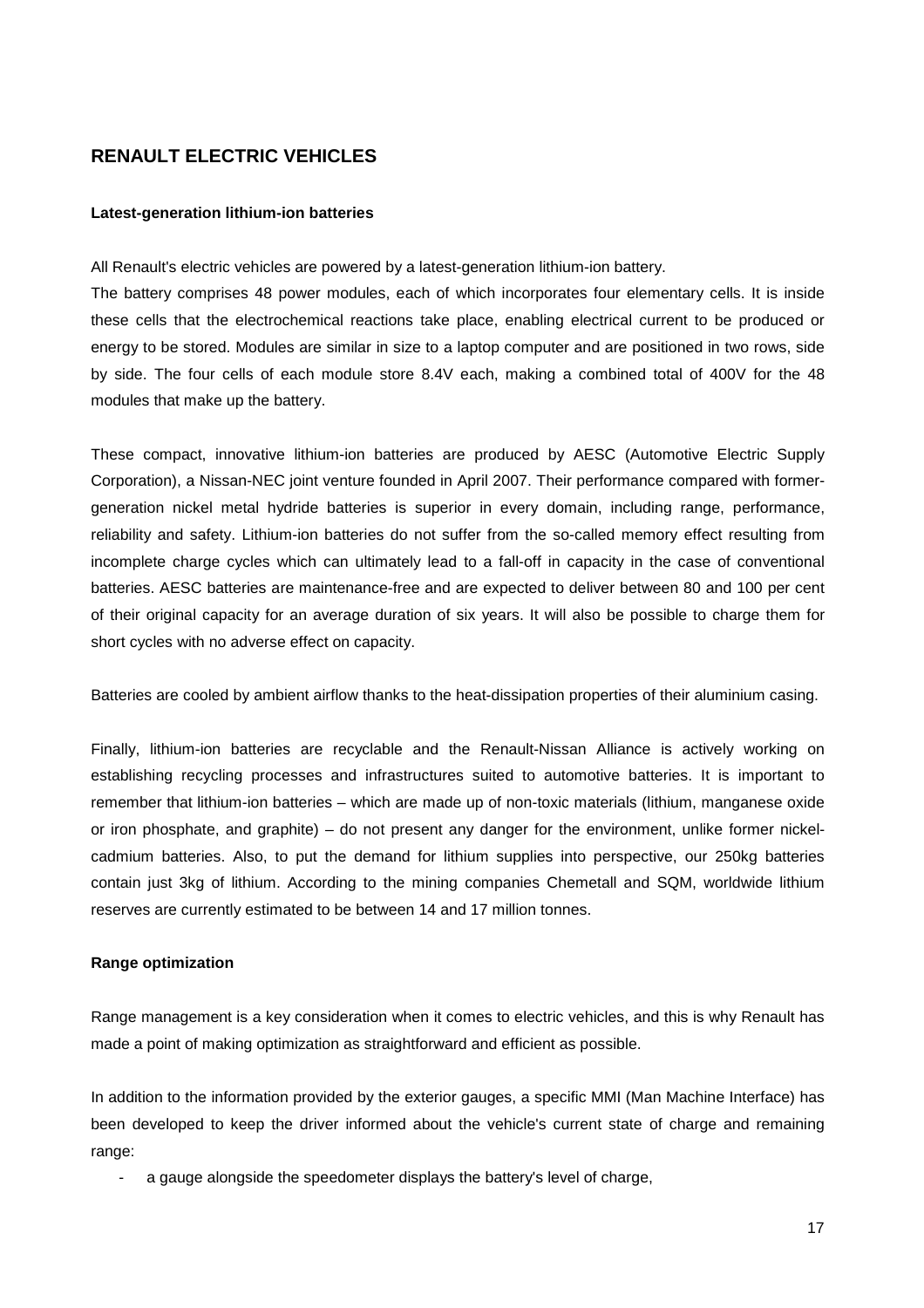an 'econo-meter' uses a new a new colour-coded system to tell the driver how economical his or her driving is in terms of energy consumption (light blue for 'normal' vehicle use, dark blue for 'optimal' driving and red for excessive energy consumption likely to reduce the vehicle's range).

The trip computer is adapted to the needs of electric vehicles and indicates the number of kWh remaining, average and instantaneous energy consumption and remaining range (in kilometres).

Driving an electric car can even be fun, trying to accelerate as gently as possible with a view to minimizing energy consumption.

# **Driving an electric vehicle: new habits**

Driving an electric vehicle is a new experience. The silent-running motor, the immediate availability of peak torque and the linear acceleration characteristics call for new habits.

High torque at low speeds and the immediate delivery of power are inherent features of electric motors. Renault Kangoo be bop Z.E. consequently pulls away briskly, while mid-range acceleration is sprightly from low speeds. The reducer ensures that this acceleration is particularly progressive (from standstill to 50kph in six seconds) and this in turns contributes to a sensation of driving comfort.

When the driver presses on the accelerator pedal, the lithium-ion battery provides energy to the electric motor which converts this electricity into the mechanical energy necessary to drive the wheels. The battery charges during deceleration: when the driver lifts, kinetic energy is recovered by the motor which converts it into electrical energy. The current generated in this way is used to charge the battery.

Meanwhile, ride performance (body-roll control, steering, etc.) is identical to that of the heat-engined Renault Kangoo be bop.

The noise generated by the electric motor when running also requires a different mindset. At idle, the motor is totally silent and the driver only knows that it is running thanks to an audible signal and a green warning light. When the vehicle is moving, the faint whining sound which is specific to electric motors provides the driver with audible, if muted feedback. Last but not least, the electric motor produces very few vibrations to deliver an appreciable level of ride comfort compared with that of a heat engine.

#### **Safety: an absolute priority**

As a leading volume manufacturer, Renault has profited from its significant knowhow in the realm of safety to produce electric vehicles which meet the same exacting standards expected of a current heat-engined vehicle.